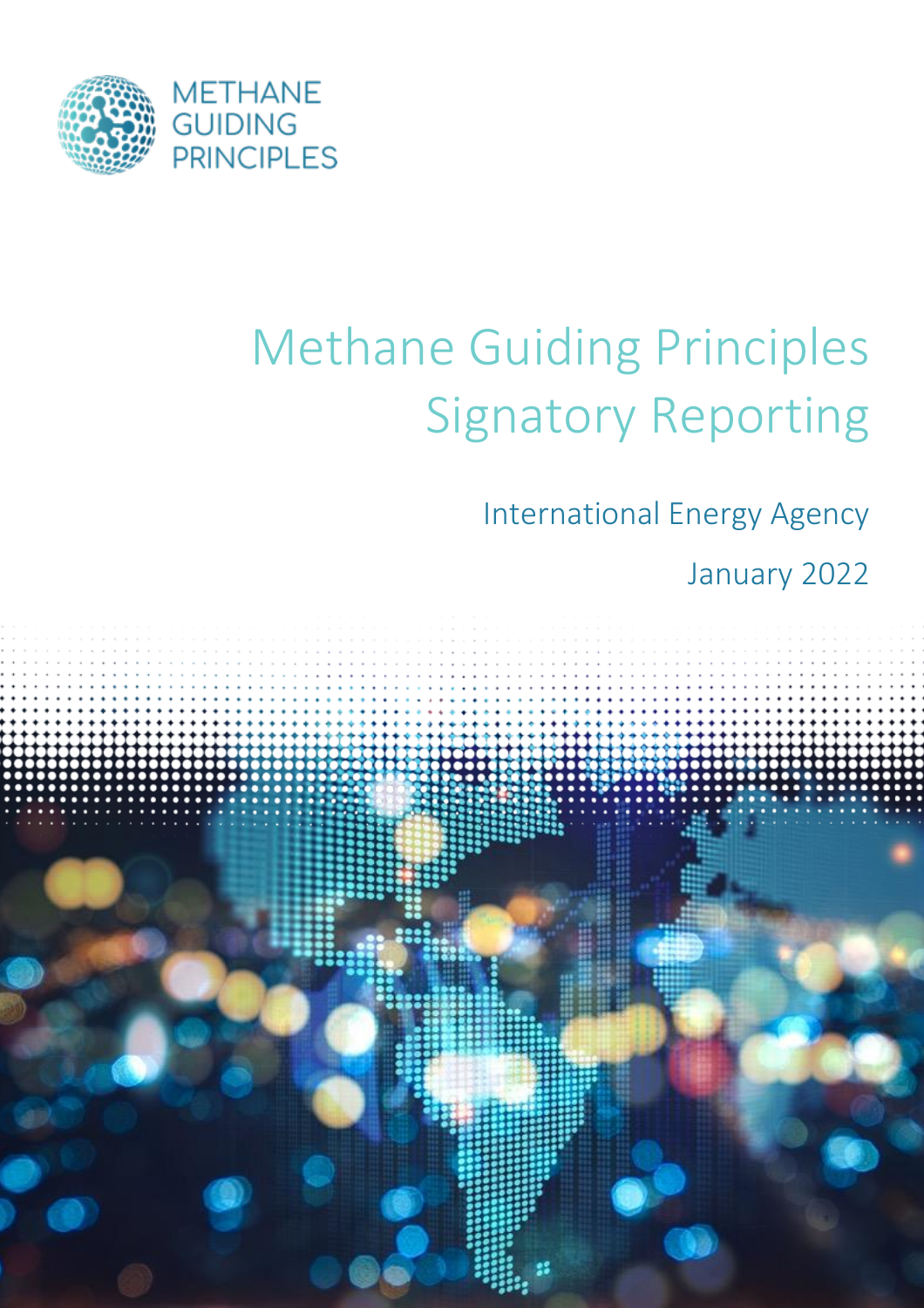

COMPANY: **International Energy Agency**

YEAR OF JOINING METHANE GUIDING PRINCIPLES: **2017**

SENIOR REPRESENTATIVE: **Chief Energy Economist, Tim Gould**

1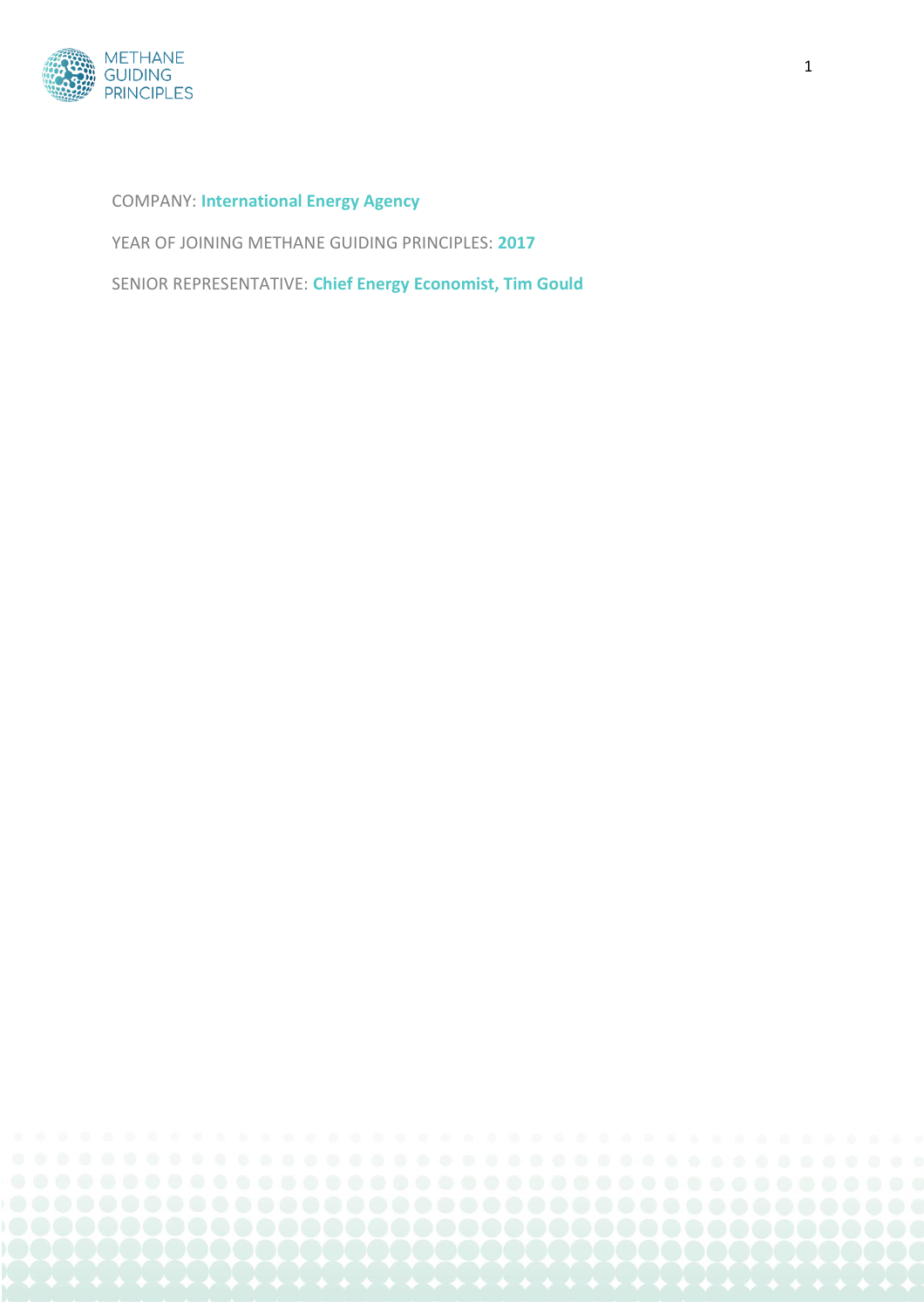

#### **Principle One:**

#### Continually reduce methane emissions

- Please state what specific activities or projects your company has undertaken to reduce methane emissions. Please refer to the previous year's annual MGP reporting where applicable to refer to intended activity. Link to sustainability report where relevant to provide further detail.
- Describe how the reduction was achieved including description of the asset type, technology type, timeframe. What was the end result?
- Provide data to support your description e.g. the actual amount of emissions reduction achieved, or the reduction in methane intensity.

| 2021 completed activity | 2022 intended activity |
|-------------------------|------------------------|
| Not applicable.         | Not applicable.        |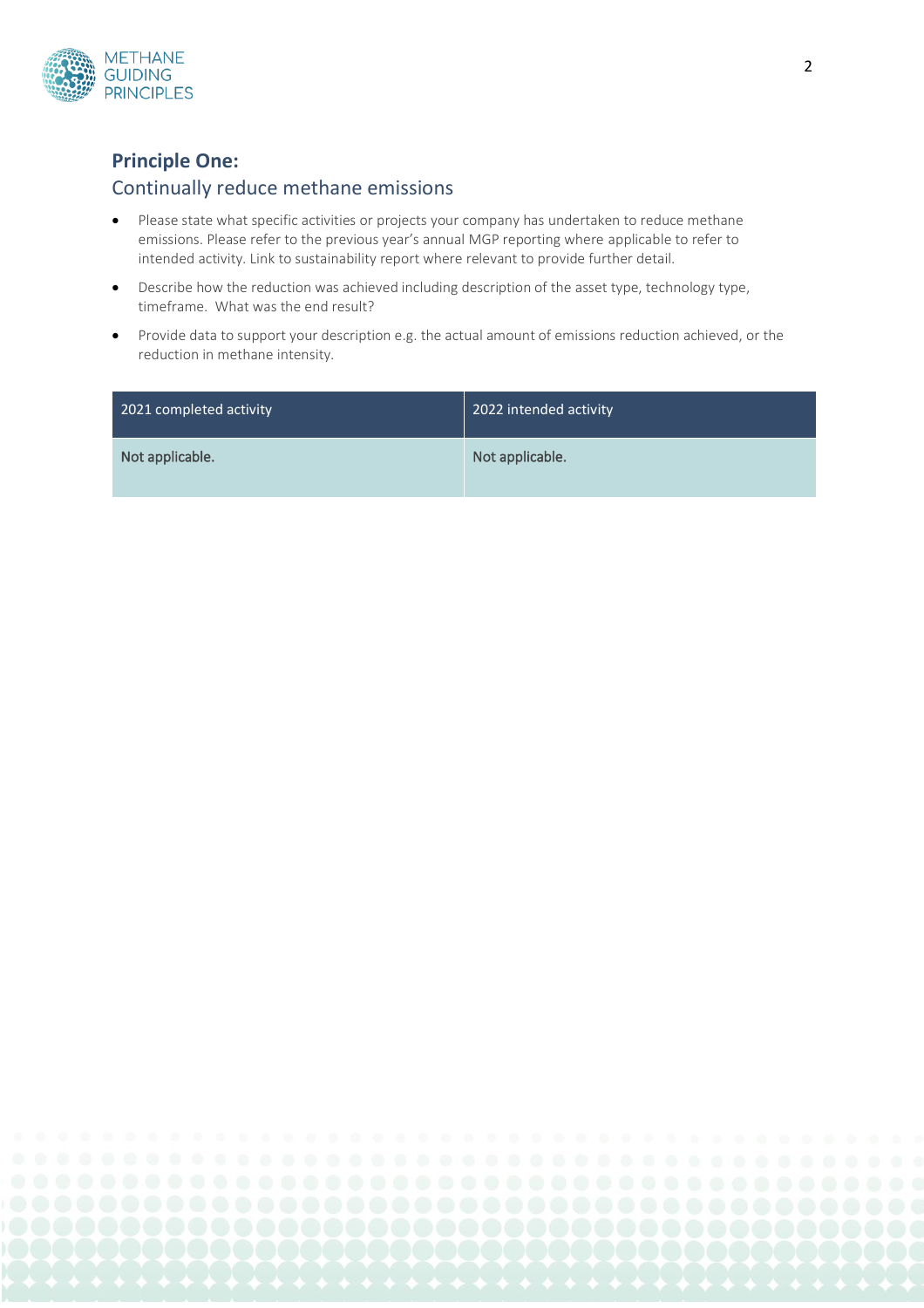

## **Principle Two:**  Advance strong performance across the gas supply chain

Please include answers to the following questions:

- 1. Did you participate in any methane research or plan to do so?
- 2. Did you conduct any outreach on methane management?
- Describe what action you have taken to engage industry players across the value chain to better understand how to achieve robust methane emissions management. Outreach activity could include training sessions, participation in webinars, influencing of NOJV partners, or publication of guidance. Activity could also include commercial incentives or engagement with investors to drive better performance by others.
- Provide details of any outcomes that resulted from your action.

| 2021 completed activity                            | 2022 intended activity                                  |
|----------------------------------------------------|---------------------------------------------------------|
| The IEA has engaged in several forums to highlight | Further participation in events and outreach activities |
| the importance of methane reductions and make the  | to call attention to the multiple benefits and          |
| case for action in the oil and gas industry.       | opportunities related to methane reductions.            |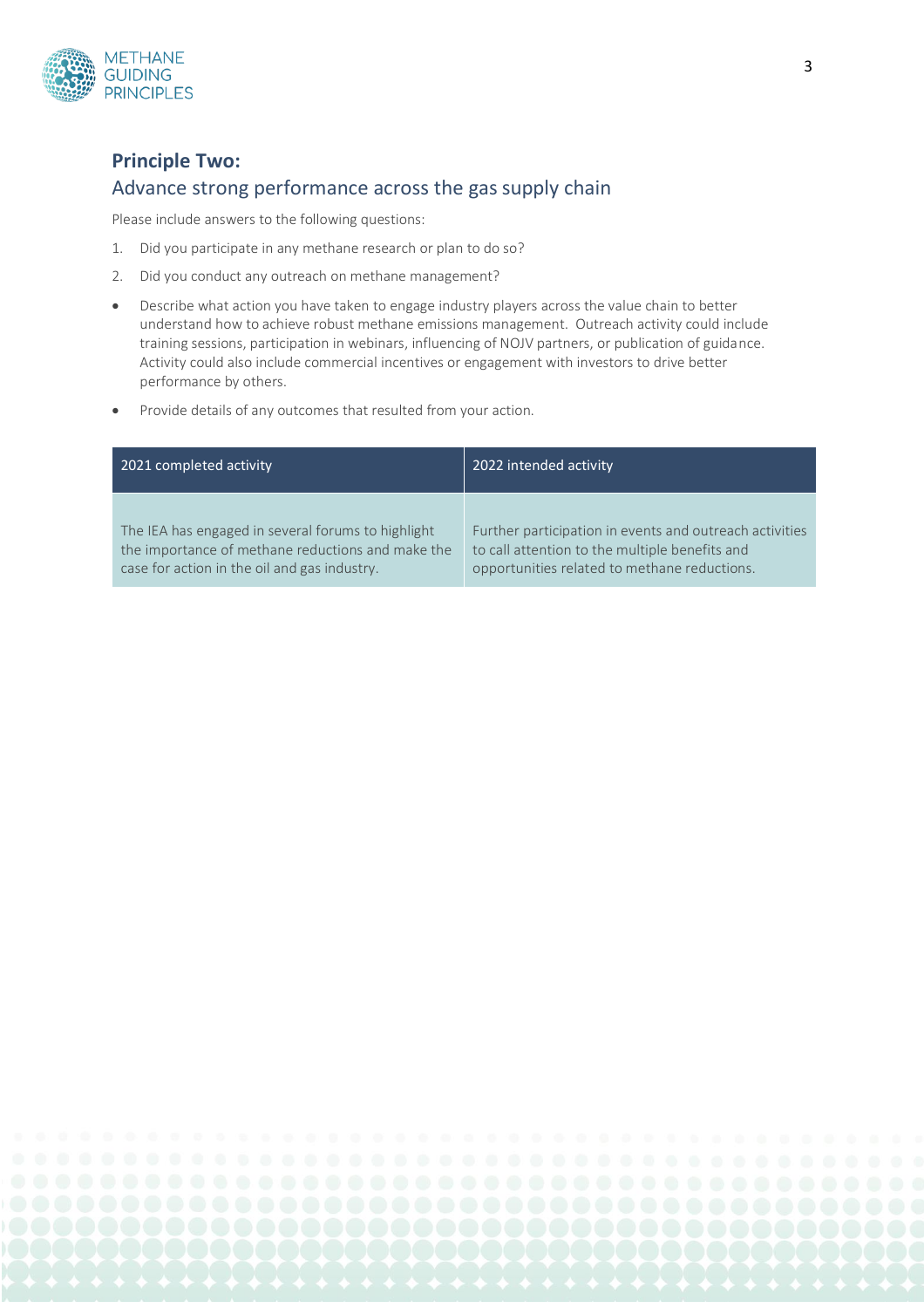

#### **Principle Three:**

#### Improve accuracy of methane emissions data

- Describe action taken to improve methane emissions data collection methodologies. This could be application of new technology at an operated site(s), investment and participation in R&D initiatives, development of monitoring/modelling software, or support to research that improves the accuracy of the quantification of methane emissions.
- Where new technology /software has been piloted or adopted, it is helpful to describe how it works, the reasons it was selected, and how it was deployed. Any data that can be shared to demonstrate improvements is useful.
- How these new methods/technolgies has been adopted into your accounting process if at all.

| 2021 completed activity                                                                                                                                                                                              | 2022 intended activity                                                                                                                                                                                                                            |
|----------------------------------------------------------------------------------------------------------------------------------------------------------------------------------------------------------------------|---------------------------------------------------------------------------------------------------------------------------------------------------------------------------------------------------------------------------------------------------|
| • The IEA updated the Methane Tracker<br>incorporating an expanded analysis of methane<br>abatement options and related costs as well as<br>comparisons between the IEA's estimates and those<br>from other sources. | • February Methane Tracker update with new<br>estimates based on 2021 information and satellite<br>data. Further efforts will be undertaken to<br>incorporate new information sources, including<br>estimates for coal-related methane emissions. |
| • The IEA has also worked to incorporate new<br>sources of data into the Methane Tracker estimates,<br>including data from measurement campaigns (e.g.<br>Permian) and from satellite sources.                       | • Support the tracking of the Global Methane Pledge.<br>• Collaboration with the International Methane<br>Emissions Observatory.                                                                                                                  |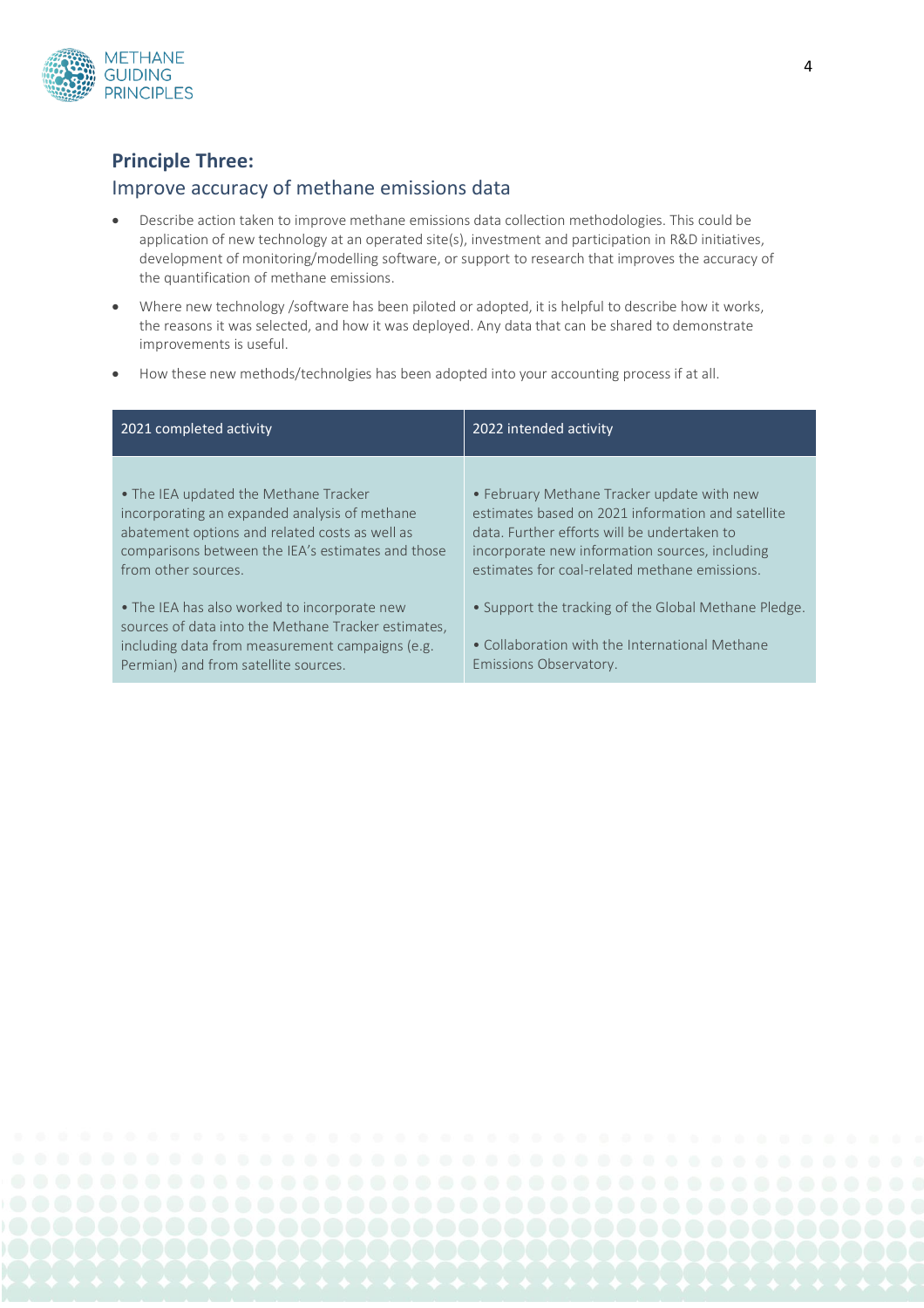

#### **Principle Four:**

#### Advocate sound policy and regulations on methane emissions

Advocacy consists of active participation in legal consultation processes, external policy statements, and direct engagement with government

• Consider providing details on the region or regulation involved, how you undertook your advocacy, others involved, and the outcome.

| 2021 completed activity                                                                                                                                                                                                                                                                                                                                                                                                                                                                                                                                                                                                                                                                                                                                                                                                                                                                                         | 2022 intended activity                                                                                                                                                                                                                                                                                                                                                                                                                                                                                                                                                                                                                                                                                                                                                                                 |
|-----------------------------------------------------------------------------------------------------------------------------------------------------------------------------------------------------------------------------------------------------------------------------------------------------------------------------------------------------------------------------------------------------------------------------------------------------------------------------------------------------------------------------------------------------------------------------------------------------------------------------------------------------------------------------------------------------------------------------------------------------------------------------------------------------------------------------------------------------------------------------------------------------------------|--------------------------------------------------------------------------------------------------------------------------------------------------------------------------------------------------------------------------------------------------------------------------------------------------------------------------------------------------------------------------------------------------------------------------------------------------------------------------------------------------------------------------------------------------------------------------------------------------------------------------------------------------------------------------------------------------------------------------------------------------------------------------------------------------------|
| • The IEA further expanded its Policies Database to<br>include over 300 examples of instruments related to<br>methane emissions.<br>• The IEA organised two meetings of the network of<br>methane regulatory experts, one in January 2021 and<br>another in June 2021.<br>. The Net-Zero by 2050 Roadmap and World Energy<br>Outlook 2021 underlined the need and extent of<br>methane abatement necessary to meet energy and<br>climate goals in sustainable energy transitions.<br>• Release of the Methane Regulatory Roadmap and<br>Toolkit, outlining a complete "getting started" guide<br>for policy makers looking to develop new regulations<br>to tackle oil and gas methane emissions.<br>• Release of the Pathways to a 75% Cut by 2030,<br>indicating practical measures that governments and<br>companies can take to secure deep reductions in<br>methane emissions from fossil fuel operations. | • Further expansion of the Policies Database with<br>special focus on key producers and new policy<br>developments<br>. Roll-out of the Methane Regulatory Roadmap and<br>Toolkit, including the publication of translated<br>versions in Arabic, French, Russian and Chinese.<br>• Assistance to governments interested in putting the<br>Roadmap and Toolkit into practice. The IEA will also<br>continue to foster dialogue and exchange among<br>governments thorough workshops and webinars<br>involving the network of methane regulatory experts.<br>• Support the development of the Global Methane<br>Pledge (GMP) Toolkit collecting the available<br>resources developed under the Methane Guiding<br>Principles to provide support for policy makers<br>looking to take action on methane. |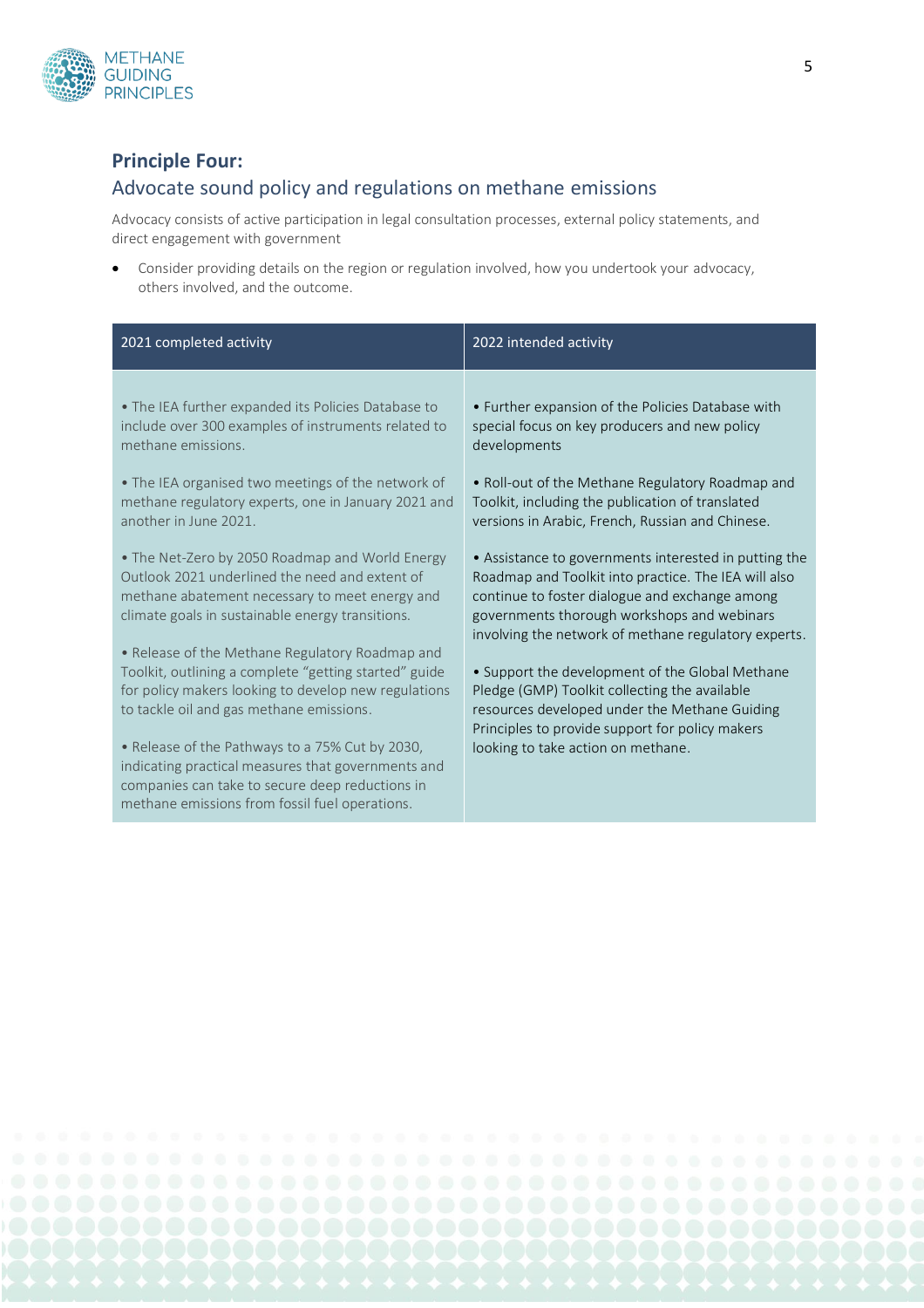

### **Principle Five:**

#### Increase transparency

Please include answers to the following question:

- 1. Are you participating in OGMP 2.0 or do you intend to do so? If you are participating in OGMP 2.0 you may provide a link to the website.
- Describe what activity you have carried out e.g. providing information in relevant external reports on methane emissions data, methodologies, and progress and challenges in methane emissions management.
- If you have contributed towards the standardisation of comparable external methane reporting describe the activity you have taken.

| 2021 completed activity                                                                                                                                                                                                                                                                                                                                                                              | 2022 intended activity                                                                                                                                                                                                                                                     |
|------------------------------------------------------------------------------------------------------------------------------------------------------------------------------------------------------------------------------------------------------------------------------------------------------------------------------------------------------------------------------------------------------|----------------------------------------------------------------------------------------------------------------------------------------------------------------------------------------------------------------------------------------------------------------------------|
| • The Methane Tracker is regarded as the most<br>comprehensive source of data on oil and gas<br>methane emissions globally. The IEA has been<br>updating the World Energy Model documentation to<br>reflect the changes in the Methane Tracker. It has<br>also cooperated with interested stakeholders to<br>clarify the methodology behing the estimates<br>and promote the use of associated data. | • Continue to provide data on country-level<br>emissions, transparently incorporating robust<br>information sources to provide comparable<br>estimates. Furthermore, communicate any changes<br>of the underlying model and clarify questions related<br>to its operation. |